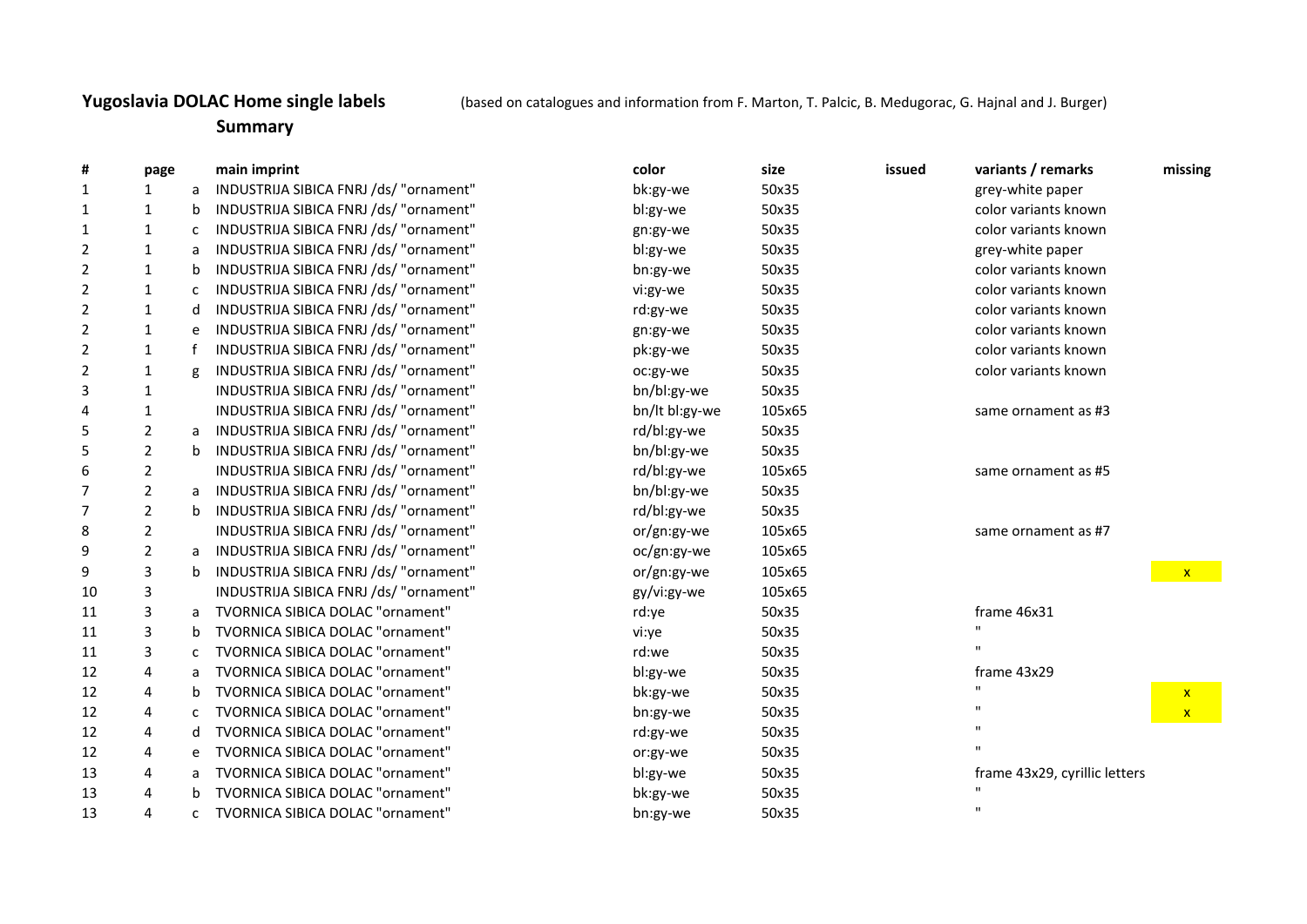| 13 | 4  | d            | TVORNICA SIBICA DOLAC "ornament"              | rd:gy-we          | 50x35 |      | $\mathbf H$                              |
|----|----|--------------|-----------------------------------------------|-------------------|-------|------|------------------------------------------|
| 13 | 4  | e            | TVORNICA SIBICA DOLAC "ornament"              | or:gy-we          | 50x35 |      | $\mathbf{H}$                             |
| 14 | 4  | a            | DOLAC TVORNICA SIBICA "YU map" /ds/           | bl:ye-we          | 50x35 |      |                                          |
| 14 | 4  | b            | DOLAC TVORNICA SIBICA "YU map" /ds/           | rd:ye-we          | 50x35 |      |                                          |
| 14 | 4  | $\mathsf{C}$ | DOLAC TVORNICA SIBICA "YU map" /ds/           | or:ye-we          | 50x35 |      |                                          |
| 15 | 5  |              | DOLAC TVORNICA SIBICA "YU map" /ds/           | bl/rd:ye-we       | 50x35 |      |                                          |
| 16 | 5  |              | DOLAC TVORNICA SIBICA "YU map" /ds/           | rd/gn:ye-we       | 50x35 |      |                                          |
| 17 | 5  |              | "pipe smoker" (/ds/ in cyrillic letters)      | bl/rd:ye-we       | 50x35 |      |                                          |
| 18 | 5  |              | "Mostar bridge" /ds/                          | rd/gn:ye-we       | 50x35 |      |                                          |
| 19 | 5  | a            | "local woman" /ds/                            | bl:ye-we          | 35x50 |      |                                          |
| 19 | 5  | b            | "local woman" /ds/                            | rd:ye-we          | 35x50 |      |                                          |
| 19 | 5  | $\mathsf{C}$ | "local woman" /ds/                            | or:ye-we          | 35x50 |      |                                          |
| 20 | 5  | a            | DUVAN  "local woman, mosque" /ds/             | bn:ye-we          | 35x50 |      |                                          |
| 20 | 5  | b            | DUVAN  "local woman, mosque" /ds/             | gn:ye-we          | 35x50 |      | also seen as rd:ye-we print              |
| 21 | 5a | a            | DUVAN  "building" /ds/ (cyrillic letters)     | bn:ye-we          | 50x35 |      |                                          |
| 21 | 5a | $\mathsf{b}$ | DUVAN  "building" /ds/ (cyrillic letters)     | gn:ye-we          | 50x35 |      |                                          |
| 22 | 5a | a            | Kupujte  SIMECKI /ds/                         | bn/bl:gy-we       | 50x35 |      | thick gy-we paper                        |
| 22 | 5a | b            | Kupujte  SIMECKI /ds/                         | bn/bl:gy-we       | 50x35 |      | also seen without white frame            |
| 23 | 5a | a            | Astra/ds/                                     | ye/gn:gy-we       | 50x35 |      | thick gy-we paper                        |
| 23 | 5a | b            | Astra/ds/                                     | ye/gn:gy-we       | 50x35 |      | also seen without white frame            |
| 24 | 5a |              | INVALIDSKO PODJETJE "TOBAK", 50 VZIGALIC /ds/ | rd-bn/gn:we       | 35x50 |      |                                          |
| 25 | 5a |              | SUNCOKRET (13 mm) "sunflower"                 | rd/gn/ye/bk:we    | 35x50 |      |                                          |
| 26 | 5a |              | SUNCOKRET (15 mm) "sunflower"                 | rd/gn/ye/bk:we    | 35x50 |      |                                          |
| 27 | 5a |              | "Tiger" /ds/                                  | or/gn:we          | 50x35 |      |                                          |
| 28 | 6  |              | DOLAC TVORNICA SIBICA /ds/                    | rd:we             | 50x35 |      | frame 44x30, N like 4, thick white paper |
| 29 | 6  |              | DOLAC TVORNICA SIBICA /ds/                    | rd:ye             | 50x35 |      | frame 47x33, N like 4                    |
| 30 | 6  | a            | DOLAC TVORNICA SIBICA /ds/                    | rd:ye-we          | 50x35 |      | frame 47x33, correct N                   |
| 30 | 6  | b            | DOLAC TVORNICA SIBICA /ds/                    | rd:ye             | 50x35 |      | frame 47x33, correct N, thin yellow pap  |
| 31 | 6  |              | Hempro/ds/                                    | rd/ye/bk:we       | 50x35 |      |                                          |
| 32 | 6  |              | Fabrika Duvana "Mostar"                       | rd/ye/bl          | 50x35 |      |                                          |
| 33 | 6  |              | U RADISE SVEGA  /ds/                          | rd/ye/lt gn       | 50x35 |      |                                          |
| 34 | 6  |              | lesnina ljubljana /ds/                        | bk/rd/ye          | 50x35 |      |                                          |
| 35 | 6  |              | Borac TRAVNIK /ds/                            | It bl/or/bl/It gn | 35x50 |      |                                          |
| 36 | 6  |              | PRETIS SARAJEVO /ds/                          | bl/rd/ye/bk       | 35x50 |      |                                          |
| 37 | 7  |              | industrija trikotaze /ds/                     | bk/rd/ye          | 50x35 |      |                                          |
| 38 | 6  |              | 1948 1958 "target"                            | bl/oc/bk          | 35x50 | 1958 | also seen with yellow paper              |
| 39 | 6  |              | SVI NA IZBORE                                 | pk/oc/bk          | 35x50 | 1958 |                                          |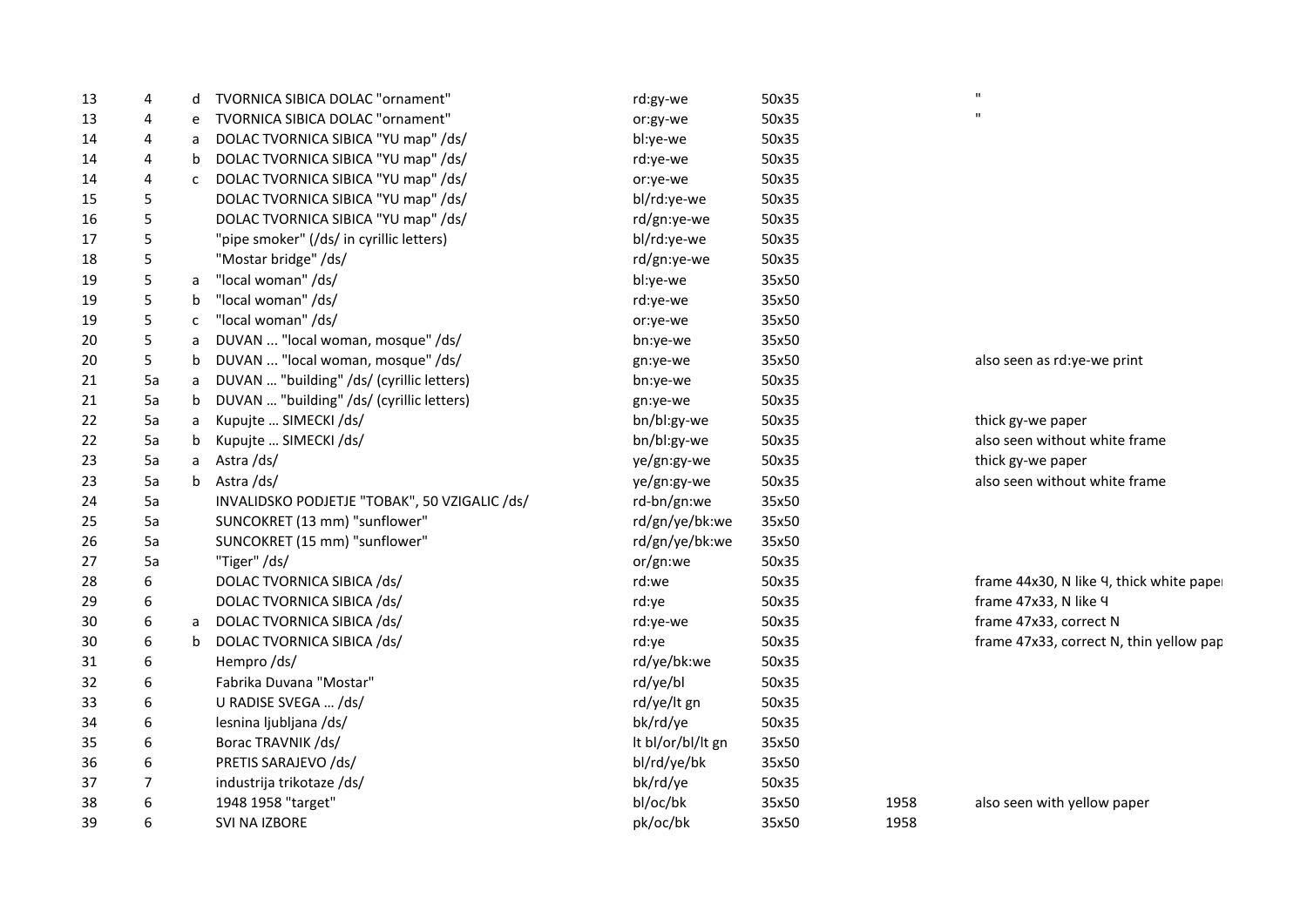| 40 | 7 |   | DUBROVACKE LJETNE IGRE  /ds, SGZ/                   | rd/pk             | 35x50 |      |
|----|---|---|-----------------------------------------------------|-------------------|-------|------|
| 41 | 7 |   | Nova 1959 Godina                                    | bl/rd/oc/bk       | 35x50 | 1959 |
| 42 | 7 |   | AUTOPUT /ds, SGZ/                                   | ye/ye-gn/bk       | 35x50 |      |
| 43 | 7 |   | "YU road map" /ds/                                  | oc/rd/bk          | 50x35 |      |
| 44 | 7 |   | Gumitechnika /ds, SGZ/                              | bl/lt bl/ye       | 35x50 |      |
| 45 | 7 |   | SVETOZAR MARKOVIC - TOZA /ds, SGZ/                  | rd/bn/ye/bl       | 35x50 |      |
| 46 | 7 |   | SOCA ZRENJANIN /ds, SGZ/                            | rd/bl/ye          | 35x50 |      |
| 47 | 7 |   | <b>JEFTINO</b>                                      | ye/bl/rd          | 35x50 |      |
| 48 | 7 |   | Vitaminka /ds, SGZ/                                 | rd/ye/or/gn/bk    | 35x50 |      |
| 49 | 7 |   | VASA KRV - SPASAVA ZIVOT /ds, SGZ/                  | ye/rd/bk          | 35x50 |      |
| 50 | 7 |   | elektroprojekt SARAJEVO /ds/                        | bl/rd/ye/bk       | 35x50 |      |
| 51 | 7 |   | <b>BRATSTVO NOVI TRAVNIK /SGZ/</b>                  | It gn/bk          | 50x35 | 1959 |
| 52 | 8 |   | Jadrolinija /ds/                                    | bl/ye/rd/bk       | 35x50 |      |
| 53 | 8 |   | IV. MEDUNARODNI SAJAM  /ds/                         | bl/ye/rd/bk       | 35x50 | 1960 |
| 54 | 8 |   | 30.IV.-15.V. MEDURARODNI PROLJETNI ZAGREB /ds, SGZ/ | bk/ye/rd          | 35x50 | 1960 |
| 55 | 8 |   | ZAGREBACKI VELESAJAM /ds, SGZ/                      | or/bl/rd/bk       | 35x50 | 1960 |
| 56 | 8 |   | JUGOSLAVIJA ZAGREBACKI VELESAJAM  /ds/              | bl-vi/ye/bk       | 35x50 | 1960 |
| 57 | 8 | a | ARGO DELAMARIS IZOLA /ds, SGZ/                      | ye/bl/rd/bk       | 35x50 |      |
| 57 | 8 | b | ARGO DELAMARIS IZOLA /ds/                           | ye/bl/rd/bk       | 35x50 |      |
| 58 | 8 |   | ARGO DELAMARIS IZOLA /ds/                           | bl/rd/ye/bk       | 35x50 |      |
| 59 | 8 |   | PODRAVKA Juhe /ds/                                  | bl/ye/bk          | 35x50 |      |
| 60 | 8 |   | PLANIKA KRANJ                                       | gn/ye/bk          | 35x50 |      |
| 61 | 8 |   | jucer sutra  /ds, SGZ/                              | rd/bk             | 35x50 |      |
| 62 | 8 |   | TRIKOTAZA HERCEGOVKA /ds, SGZ/                      | It bl/ye/gn/bk    | 35x50 |      |
| 63 | 8 |   | 80 Godina FABRIKE DUVANA Sarajevo /ds/              | It bl/gn/bk       | 50x35 |      |
| 64 | 8 |   | bohinj/ds/                                          | It gn/dk gn/rd/ye | 50x35 |      |
| 65 | 8 |   | VII PRVENSTVO EVROPE U ATLETICI                     | bl/ye/bk          | 50x35 | 1962 |
| 66 | 9 | a | <b>GHETALDUS</b>                                    | rd/bk             | 35x50 |      |
| 66 | 9 | b | <b>GHETALDUS</b>                                    | rd-or/bk          | 35x50 |      |
| 67 | 9 |   | Bosna/ds/                                           | rd/bk             | 35x50 |      |
| 68 | 9 |   | PESK JAICE 1963                                     | dk bl/bk          | 35x50 | 1963 |
| 69 | 9 |   | 15 DANA SAOBRACAJA u BIH                            | ye/rd/bk          | 35x50 |      |
| 70 | 9 |   | Fruska Gora RUMA                                    | gy-bl/ye/bn/bk    | 35x50 |      |
| 71 | 9 |   | 1954-1964 ISELJENICKA NEDELJA /ds, LTK/             | gn/bl/oc          | 50x35 | 1964 |
| 72 | 9 |   | open                                                |                   |       |      |
| 73 | 9 |   | open                                                |                   |       |      |

9 open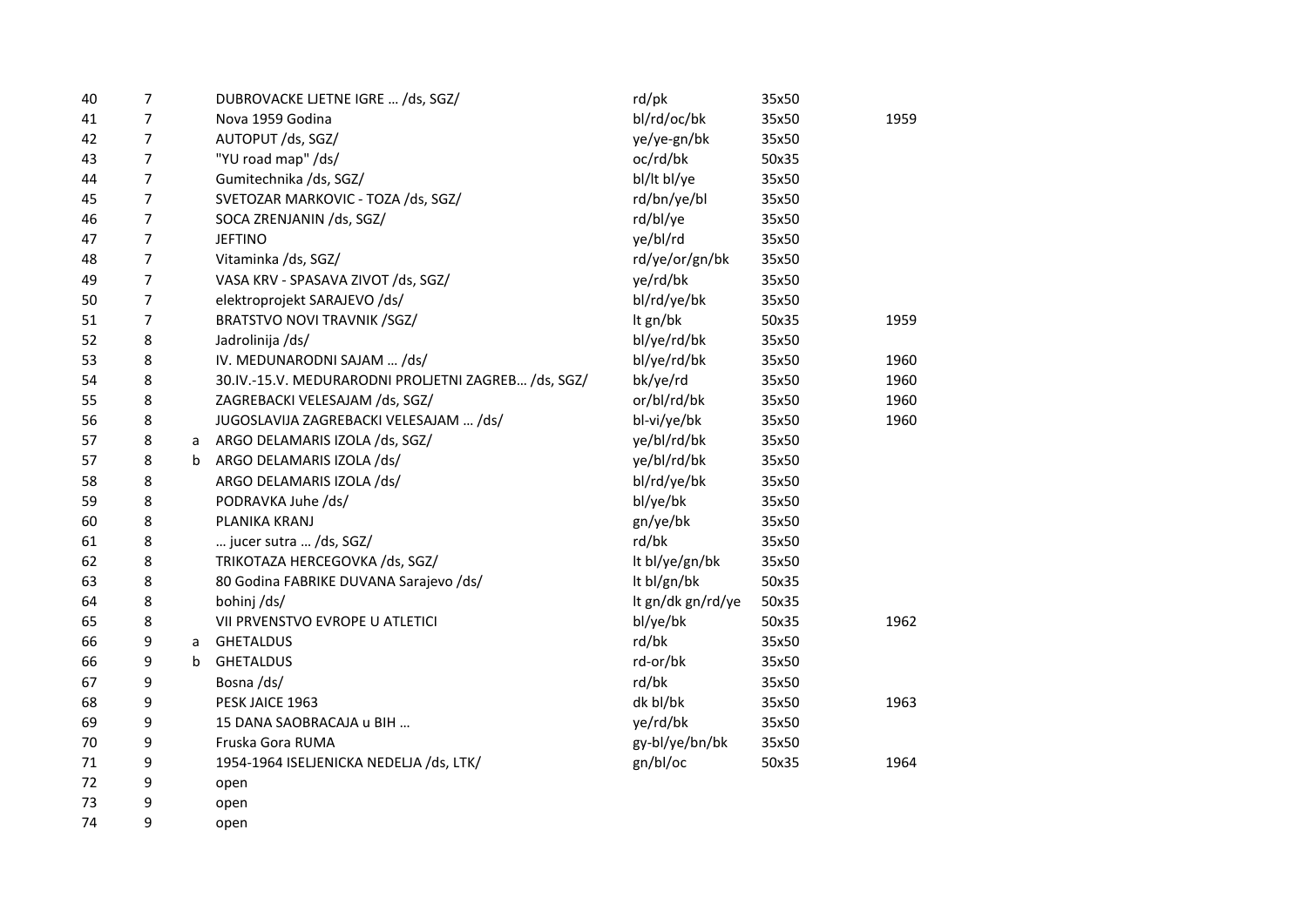| 75  | 9  |   | open                                    |                   |       |      |                                              |
|-----|----|---|-----------------------------------------|-------------------|-------|------|----------------------------------------------|
| 76  | 9  |   | Interplet /ds, SGZ/                     | bl/or/bk          | 35x50 |      |                                              |
| 77  | 9  |   | tm mladost                              | bl/oc/gy/bk       | 35x50 |      |                                              |
| 78  | 9  |   | TRI PUTA Figaro 3                       | bn-rd/gn          | 35x50 |      |                                              |
| 79  | 9  | a | PARTIZAN                                | dk ye/vi          | 35x50 |      |                                              |
| 79  | 9  | b | PARTIZAN                                | It-ye/vi          | 35x50 |      |                                              |
| 80  | 9  |   | PRIRODNA Sljivovica                     | rd/ye/bl/gn/bk    | 35x50 |      |                                              |
| 81  | 10 | a | LUKA PLOCE 29.XI.66                     | bl/gy/rd/bk       | 50x35 | 1966 |                                              |
| 81  | 10 | b | LUKA PLOCE 29.XI.66 (glazed)            | bl/gy/rd/bk       | 50x35 | 1966 | also seen without white frar<br>$\mathbf{x}$ |
| 82  | 10 |   | BIMAL/ds/                               | ye/rd/bk          | 35X50 |      |                                              |
| 83  | 10 |   | DRAVA "cigaette box"                    | vi/bl-gn          | 50x35 |      |                                              |
| 84  | 10 |   | K RALLY Sutjeska  /ds/                  | bl/pk/ye          | 50x35 |      |                                              |
| 85  | 10 |   | Biljana                                 | dk bl/bl          | 35X50 |      |                                              |
| 86  | 10 |   | DRINA FILTER "cigarette box" /ds/       | bl/rd/bk          | 35X50 |      |                                              |
| 87  | 10 |   | I. INTERNACIONALNI FESTIVAL  /ds/       | bl/pk/bk          | 35X50 | 1972 |                                              |
| 88  | 10 |   | STEDNA KNJIZICA                         | b <sub>l</sub>    | 35X50 |      |                                              |
| 89  | 10 |   | SA AUTO CETKICAMA                       | bl-gn/bk/rd/ye/bl | 50x35 |      |                                              |
| 90  | 10 |   | <b>OBODIN</b>                           | bl/gy/bk          | 35X50 |      |                                              |
| 91  | 10 |   | Kreka weso  IML TUZLA                   | bn/rd/oc          | 50x35 |      |                                              |
| 92  | 11 |   | trazite MRKI UGALJ  ZENICA /LTK/        | bl/ye/rd          | 35X50 |      |                                              |
| 93  | 11 |   | Biser "typewriter"                      | rd/ye/bk          | 35X50 |      |                                              |
| 94  | 11 |   | PAMUCNI KOMBINAT VRANJE                 | bk/or/ye          | 35X50 |      |                                              |
| 95  | 11 | a | bosanka/ds/                             | bk/rd/lt bl       | 35X50 |      | Doboj 10 mm                                  |
| 95  | 11 | b | bosanka/ds/                             | bk/rd/lt bl       | 35X50 |      | DOBOJ 5 mm                                   |
| 96  | 11 |   | polet TRAVNIK /LTK/                     | ye/rd/bk/bn       | 50x35 |      |                                              |
| 97  | 11 |   | <b>BRODOKOMERC RIJEKA</b>               | bl/rd             | 50x35 |      |                                              |
| 98  | 11 |   | Kefir /ds/                              | bl/lt bl/rd       | 50x35 |      |                                              |
| 99  | 11 |   | alhos SARAJEVO                          | pk/bk             | 35X50 |      |                                              |
| 100 | 11 |   | SAJAM PICA '71 /ds/                     | bl/rd             | 35X50 | 1971 |                                              |
| 101 | 11 |   | Insa                                    | bk/ye/rd          | 35X50 |      |                                              |
| 102 | 11 |   | novo 10% kamata                         | rd/gn             | 35X50 |      |                                              |
| 103 | 12 |   | SIPAD /ds/                              | gn/bk             |       |      |                                              |
| 104 | 12 |   | <b>METAL</b>                            | bk/rd/bl          |       |      |                                              |
| 105 | 12 |   | AKUTOL                                  | bk/bl/rd          |       |      |                                              |
| 106 | 12 |   | SARAJEVO - NASA POLISA - VASA SIGURNOST | rd/oc/bk          |       |      |                                              |
| 107 | 12 |   | ENERGOINVEST                            | or/bk/gy          |       |      |                                              |
| 108 | 12 |   | Mesalec za beton: Lescha                | rd/bk             |       |      |                                              |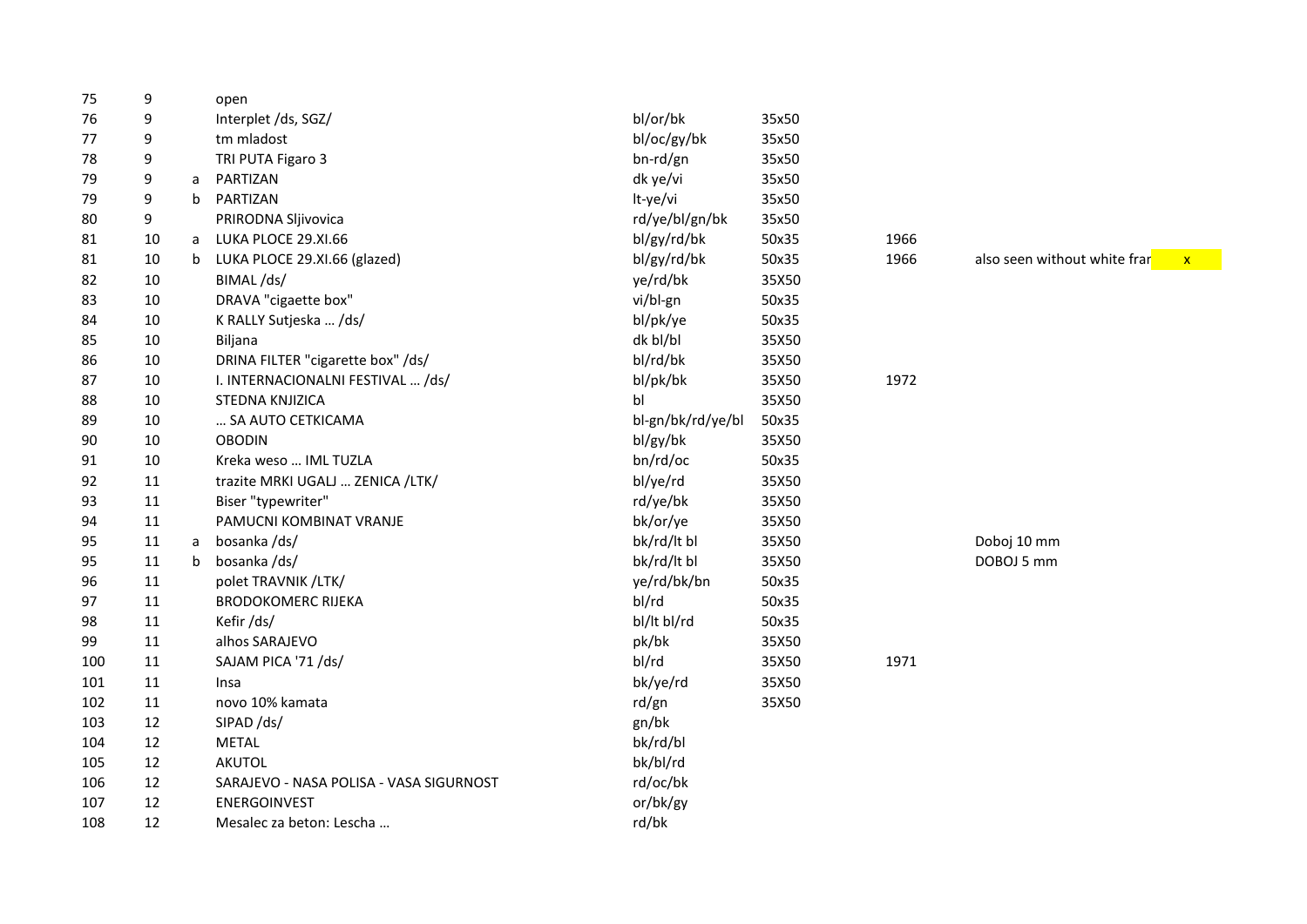| 109 | 12 | <b>Belofast GARANTIE inkos</b>         | vi/bl/bk       |      |
|-----|----|----------------------------------------|----------------|------|
| 110 | 12 | MODNA KONFEKCIJA ALHOS SARAJEVO        | bl/gn/ye       |      |
| 111 | 12 | ZITOROD BUGOJNO                        | rd/or          |      |
| 112 | 12 | KB KREDITNA BANKA SARAJEVO             | rd/bk/oc       |      |
| 113 | 12 | <b>BRATSTVO NOVI TRAVNIK /LTK/</b>     | rd/or/gy       |      |
| 114 | 13 | dalma /LTK/                            | gn/or          |      |
| 115 | 12 | univerzal GARAZNE HIDRAULICNE DIZALICE | ye/pk/gy/bk    |      |
| 116 | 13 | Niksicko Pivo /LTK/                    | gd/gn/bk       |      |
| 117 | 13 | MLADI PRIVREDI BIH /ds/                | oc-gn/gn/rd/bk |      |
| 118 | 13 | TIGAR PIROT                            | rd/bk          |      |
| 119 | 12 | univerzal HIDRAULICNE DIZALICE         | ye/gn/gy/bk    |      |
| 120 | 13 | 4. IZLOZBA JUGOSLOVENSKOG  /LTK/       | oc/bk          | 1979 |
| 121 | 13 | PENA /LTK/                             | or/bl/bk       |      |
| 122 | 13 | <b>STOLOVI KONJUH</b>                  | gn             |      |
| 123 | 13 | <b>BORAC TRAVNIK "shoe" /LTK/</b>      | vi/rd/bk       |      |
| 124 | 13 | BORAC TRAVNIK 1952 - 77 /LTK/          | <b>OC</b>      |      |
| 125 | 13 | 1948 - 30 - 1978 Spedicija BUGOJNO     | bl/rd          | 1978 |
| 126 | 13 | Niksicko Pivo /LTK/                    | rd/gd/bk       |      |
| 127 | 13 | <b>GUMITEHNIKA SARAJEVO</b>            | bl/bk/rd       |      |
|     |    |                                        |                |      |

| abbreviations                            | color code |                |               |          |                 |
|------------------------------------------|------------|----------------|---------------|----------|-----------------|
|                                          | code       | <b>English</b> | <b>German</b> | Czech    | <b>Croatian</b> |
| ds - Dolac sign/mark                     | It         | bright         | hell          | lesklá   | svijetao        |
| SGZ - SGZ sign/mark                      | dk         | dark           | dunkel        | tmavá    | mrak            |
| LTK - Litokarton sign/mark               |            |                |               |          |                 |
|                                          | or         | orange         | orange        | oranžová | narancasta      |
|                                          | bk         | black          | schwarz       | cerná    | crna            |
|                                          | bn         | brown          | braun         | hnedá    | smed            |
|                                          | gy         | gray           | grau          | šedá     | siva            |
|                                          | gn         | green          | grün          | zelená   | zelena          |
| color after colon belongs to paper color | rd         | red            | rot           | cervená  | crvena          |
|                                          | bl         | blue           | blau          | modrá    | plava           |
|                                          | pk         | pink           | rosa          | ružová   | roze            |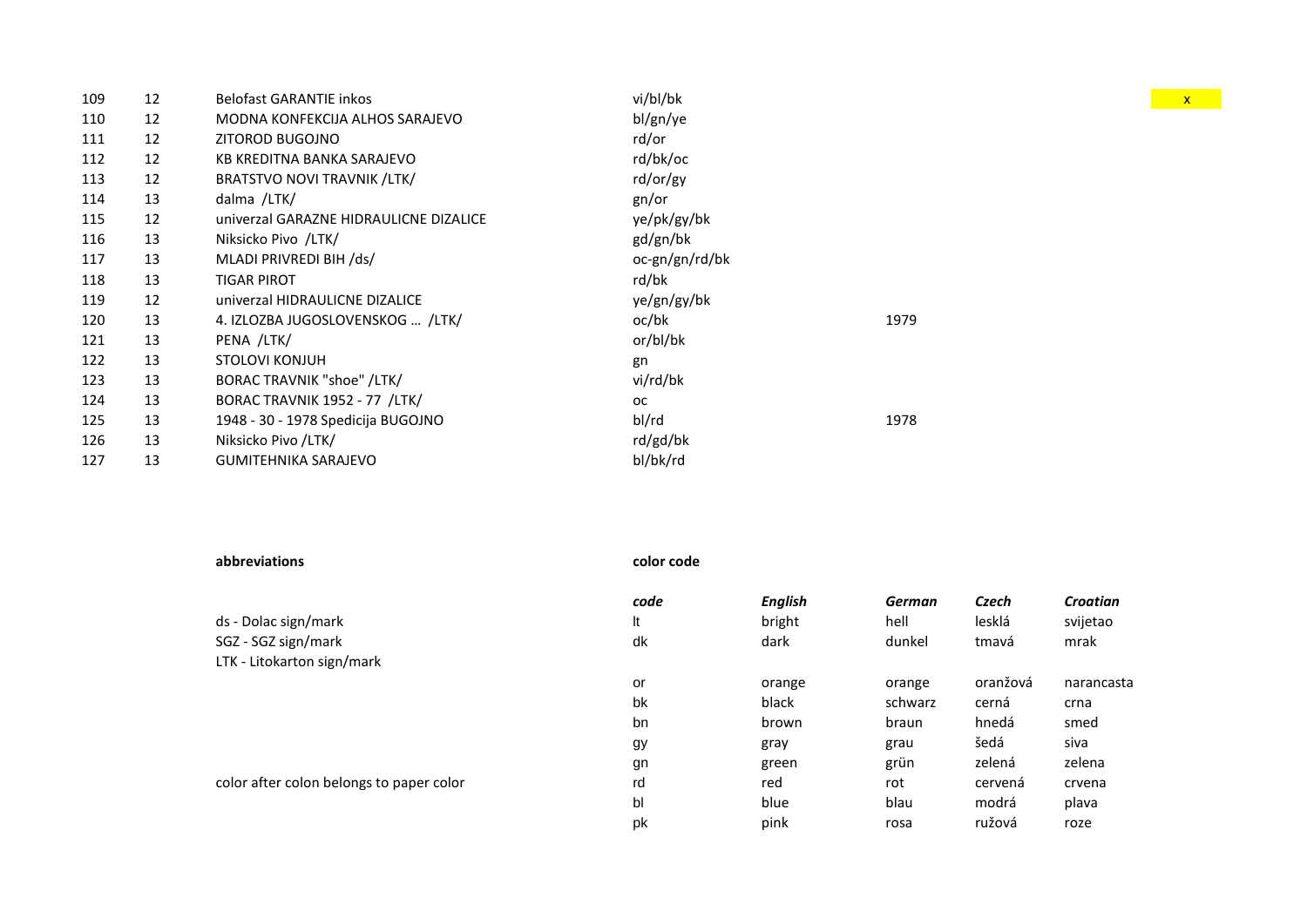|                     | we | white  | weiß    | bílá     | bijela     |
|---------------------|----|--------|---------|----------|------------|
|                     | ov | olive  | oliv    | olivová  | maslinovo  |
|                     | ye | yellow | gelb    | žlutá    | žuti       |
|                     | bg | beige  | beige   | béžová   | bež        |
|                     | bz | bronze | bronze  | bronzová | bronza     |
| Dr. Andreas Martin  | oc | ocher  | ocker   | okrová   | oker       |
| Bohnsdorfer Weg 35e | gd | gold   | gold    | zlatá    | zlato      |
| D-12524 Berlin      | Vİ | violet | violett | fialová  | ljubicasta |
| Deutschland         | si | silver | silber  | stríbrná | srebro     |